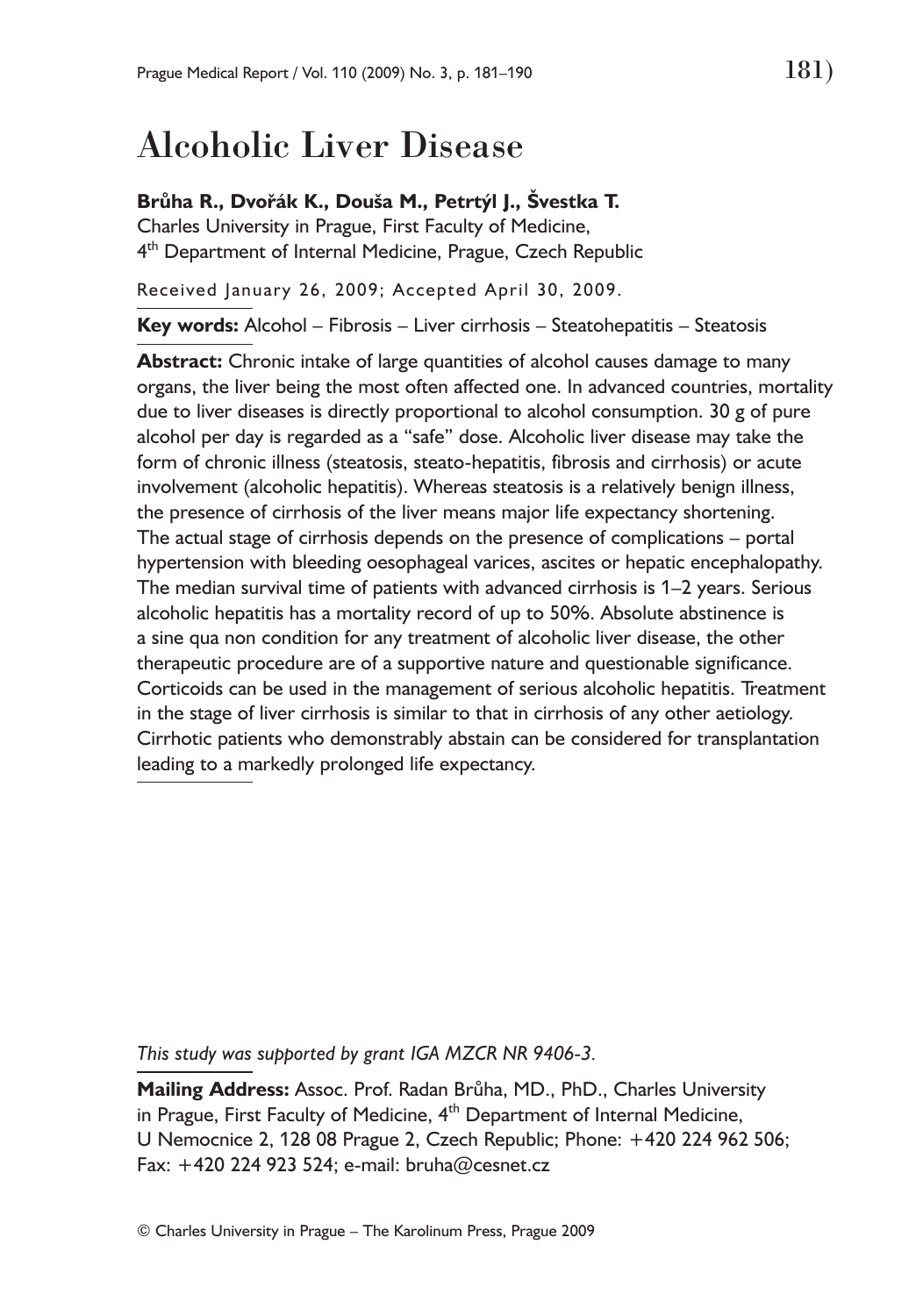### **Epidemiology of alcoholic liver disease**

Alcohol is a most frequent cause of liver disease in the advanced countries [1]. Mortality due to cirrhosis of the liver in those countries is in direct proportion to absolute alcohol consumption per capita – the highest in France and Spain (over 30 deaths per a population of 100,000), the lowest in the northern countries (up to 5 deaths per 100,000 inhabitants). In the Czech lands the figure is 15 deaths due to cirrhosis per 100,000. The highest mortality is in men aged 35–64 years of age, lower in women (Figure 1) [2]. The past two to three decades have seen stabilization if not a drop in the intake of alcohol in the western countries while a very adverse trend is reported from Eastern Europe and the developing countries [3]. As for the liver damage, the type of alcoholic drink makes little difference; what matters in particular is the quantity of "absolute alcohol" contained in it. 40–60 g of absolute alcohol (i.e., 2–3 beers) per day used to be taken as a safe limit for men, less so (20 g a day) for women. Recent research figures show, however, that consumption of more than 30 g of absolute alcohol daily, regardless of sex, already means an increased risk of liver damage [4]. Chronic (longer than 10 years) and regular consumption of more than 80 g alcohol/day is almost certain to cause liver damage.

For practical purposes, alcohol intake is rated by the count of "drinks" consumed, what means a quantity of drink containing 12 g of absolute alcohol (about one third of a litre of beer, 100 ml of wine, 40 ml of hard drink). Hence, a "safe" daily intake of alcohol should not be more than two "drinks".

Liver disease development also depends on the mode of alcohol intake – drinking alcohol at mealtimes will cause less damage than consumption off the main mealtimes, fitful, intermittent drinking is more sparing for the liver than continuous supply of alcohol [5].

Individual susceptibility is another factor to take into account; moreover, any other liver involvement such as virus hepatitis [6] or metabolic disease adds to the risks of alcoholism as also does obesity [7]. Of the late, there has been an influx of



*Figure 1 – Mortality from cirrhosis in Czech Republic. From: Bosetti C., Levi F., Lucchini F., Zatonski W. A., Negri E., La Vecchia C.: Worldwide mortality from cirrhosis: An update to 2002. J. Hepatol. 46: 827–839, 2007.*

Brůha R.; Dvořák K.; Douša M.; Petrtýl J.; Švestka T.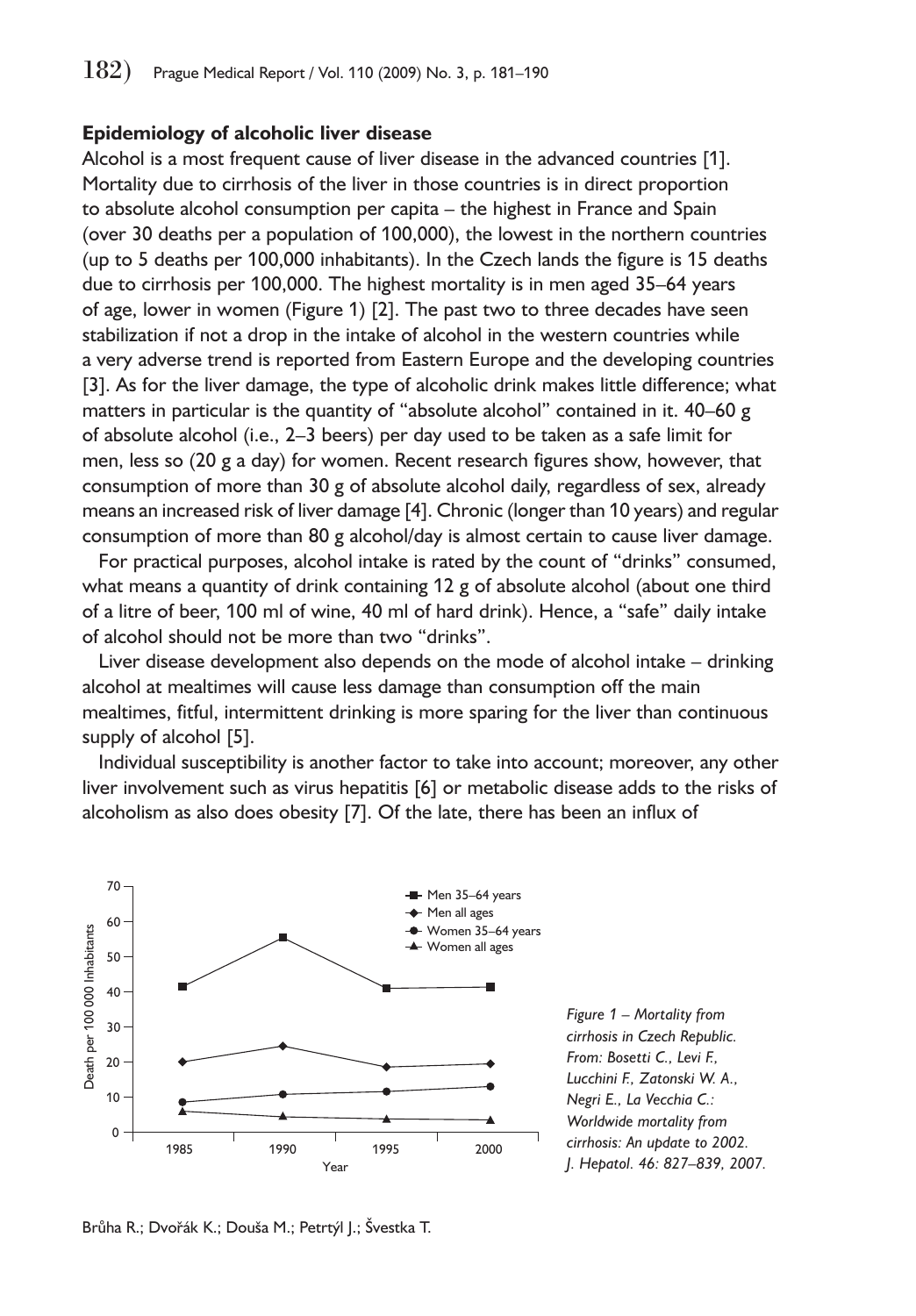information on correlations between genetic polymorphisms of alcohol-metabolizing enzymes and alcoholic liver disease [8]. The Asian population's hypersensitivity to alcohol can thus be put down to the polymorphisms of genes for the enzymes ADH and CYP2E1. Discovered in a similar way have been the polymorphisms for TNF-α co-responsible for an increased risk of liver disease [9]. Also alcohol dependence as such has been found associated with certain genetic polymorphisms of genes for the GABA receptor or some neuropeptides [10]. For the time being, though, we do not know how to make use of this new knowledge in routine practice.

## **Aetiology, pathogenesis, natural course and prognosis of alcoholic liver disease**

The liver is the principal organ of alcohol metabolism. Alcohol is metabolized in the liver in three ways: with the enzyme alcohol dehydrogenase (ADH), with cytochrome P-4502E1 (CYP2E1) and with mitochondrial catalase. Only the first two are of the practical significance – ADH finds use in the degradation of relatively small quantities of alcohol, alcohol-induced CYP2E1 – in excessive alcohol intake. Apart from the liver, ADH is also present in the gastric mucosa, and the assumption is that individuals with low gastric ADH activity are more susceptible to alcoholic liver disease. This may also help to explain why women who have decreased gastric ADH activity [11] are more prone to developing alcoholic liver disease.



*Figure 2 – Pathogenesis of inflammatory changes in ALD. From: Tilg H., Day C. P.: Management strategies*  in alcoholic liver disease. Nat. Clin. Pract. Gastroenterol. Hepatol. 4: 24-34, 2007.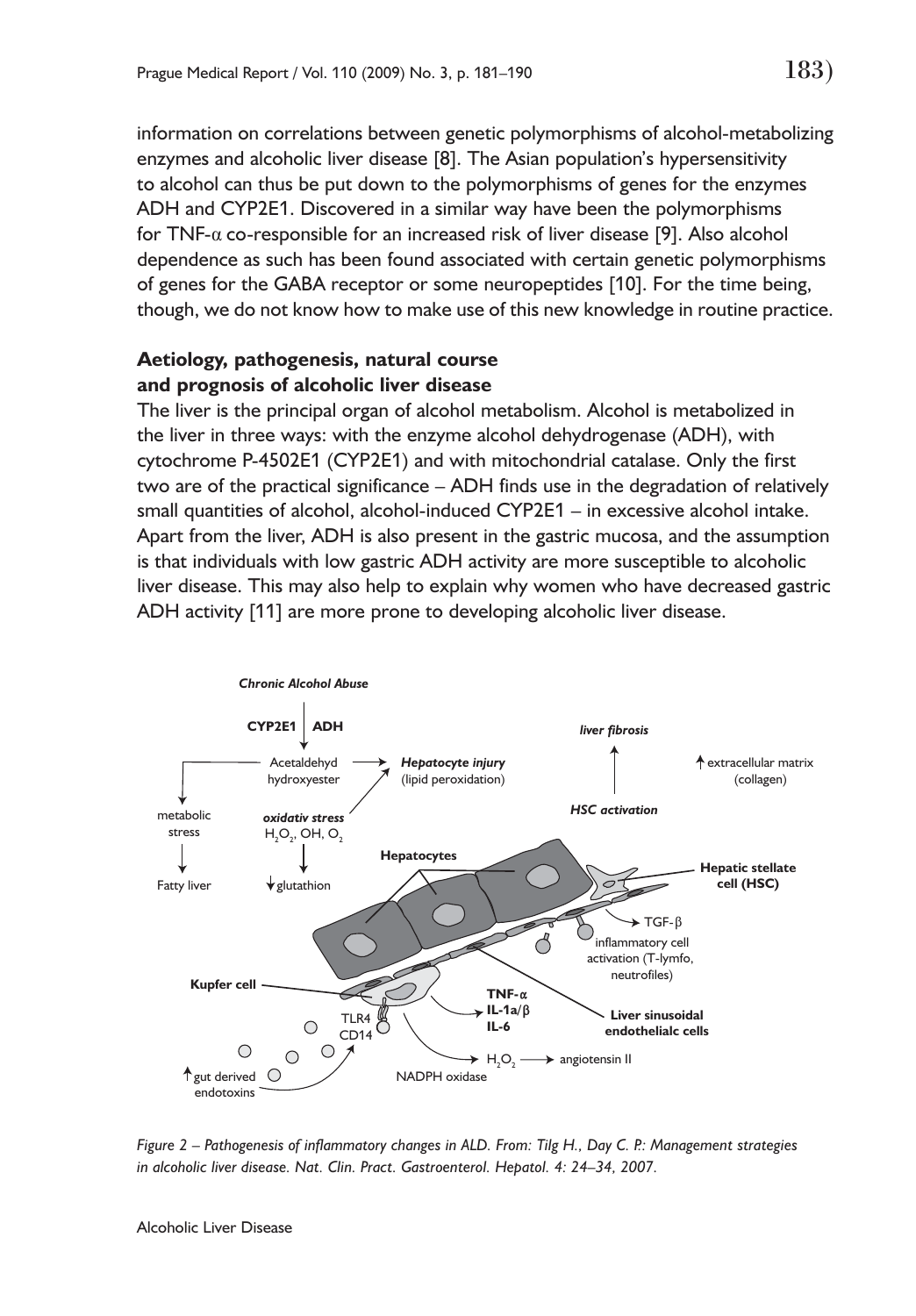Both enzymes convert alcohol to acetaldehyde which is in part responsible for the hepatotoxic damage. However, the liver damage process is much more complex (Figure 2) – it results from biochemical, genetic, cellular, immunologic and humoral disorders in connection with the intake and metabolism of excessive quantities of alcohol [12]. A major role has the oxidative stress which results mainly from alcohol-induced CYP2E1, by simultaneous shortage of antioxidants in the hepatocytes, but also by damage caused by acetaldehyde alone and altered balance of many cytokines – mainly TNF- $\alpha$  [13]. Changes in the lipid metabolism and in adipose tissue also contribute to the process [14]. Pathogenetic process starts with the damage of cell membranes and cell organelles (especially mitochondria). The mechanism of hepatocytic damage due to excessive intake of alcohol shows some similarity to changes seen in non-alcoholic steatohepatitis except that the primary insult is different [15].

Liver steatosis is the most frequent primary change in chronic alcohol abuse. The above changes may subsequently trigger an inflammatory reaction which again can result in alcoholic hepatitis or chronic liver disease (Figure 3).

Serious alcoholic hepatitis, though relatively rare, has a death rate of up to 50%. Damage is more likely to take the form of chronic changes (steato-hepatitis and fibrosis) and these again, after many years, lead to cirrhosis. This spectrum of histological findings can be described as a dynamic process (Figure 4). Simple steatosis is reversible after a number of weeks of abstinence; steatohepatitis, a condition seen in only a small part of alcoholics, is a fibrogenic process which can induce changes leading to cirrhosis. Steato-hepatitis is also reversible although a certain degree of fibrosis may persist.

Heavy alcoholics develop liver disease at a rate of nearly 100%. In a detailed study of alcoholics admitted for hospitalization for other than liver complaints, the liver biopsy steatosis was found in 45%, steatohepatitis in 34%, steatohepatitis with cirrhosis in 10% and cirrhosis alone also in 10% [16]. Steatohepatitis in particular often coincides with liver cirrhosis in active alcoholics and is a frequent cause of decompensation of cirrhosis.



*Figure 3 – Spectrum of alcoholic liver disease.* 

Brůha R.; Dvořák K.; Douša M.; Petrtýl J.; Švestka T.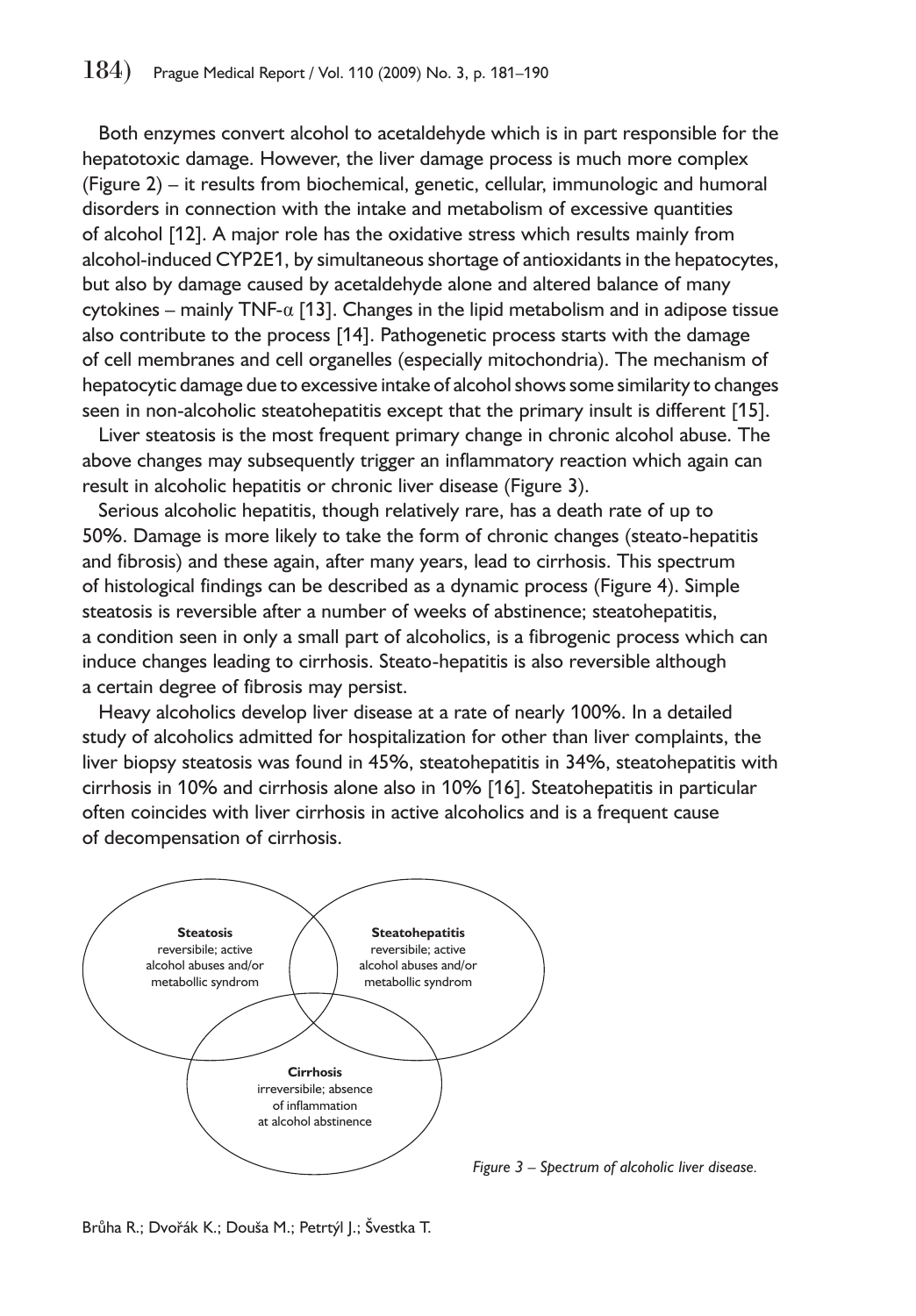Simple steatosis is regarded as a benign condition; nevertheless, given continued abuse, it, too, can induce fibrogenesis [17]; in any case, up to 20% of patients with simple steatosis are likely to develop fibrosis or cirrhosis within a period of ten years [18]. The prognosis of a patient with ethylic cirrhosis depends mainly on the presence of portal hypertension complications and any continued abuse of alcohol. Abstainers with decompensated cirrhosis have five-year survival at a rate of 60% against 30% in those who continue the abuse [19].

The severity of alcoholic hepatitis is assessed with the Maddrey score (bilirubin mg/dL + 4.6  $\times$  prothrombin time) [20] or, alternatively, with the more recent Glasgow alcoholic hepatitis score [21]. A Glasgow score in excess of 9 is associated with poor prognosis (Table 1).

#### **Clinical manifestation and laboratory findings**

Patients in the stage of steatosis are usually symptom-free; they may have slightly increased liver tests and enlarged liver (both are often discovered accidentally during examination for other reasons).

In the stage of alcoholic hepatitis there may be nausea, loss of appetite, gradual loss of weight, icterus and other symptoms of hepatic dysfunction (prolonged prothrombin time, hypoalbuminaemia). Increased values of liver test including gamma-glutamyl transferase (GGT), hypergammaglobulinemia, and enlarged liver are usually also present.

Sonography is the basic imaging technique for liver examination. Liver biopsy – while not always necessary – can help to differentiate simple steatosis from steatohepatitis, fibrosis or incipient cirrhosis. Non-invasive examination with FibroScan can be an alternative to liver biopsy. This method takes advantage of the fibrotic liver tissue property to change the velocity of ultrasound propagation. The results of this approach correlate well with the bioptically ascertained degree of fibrosis [22].

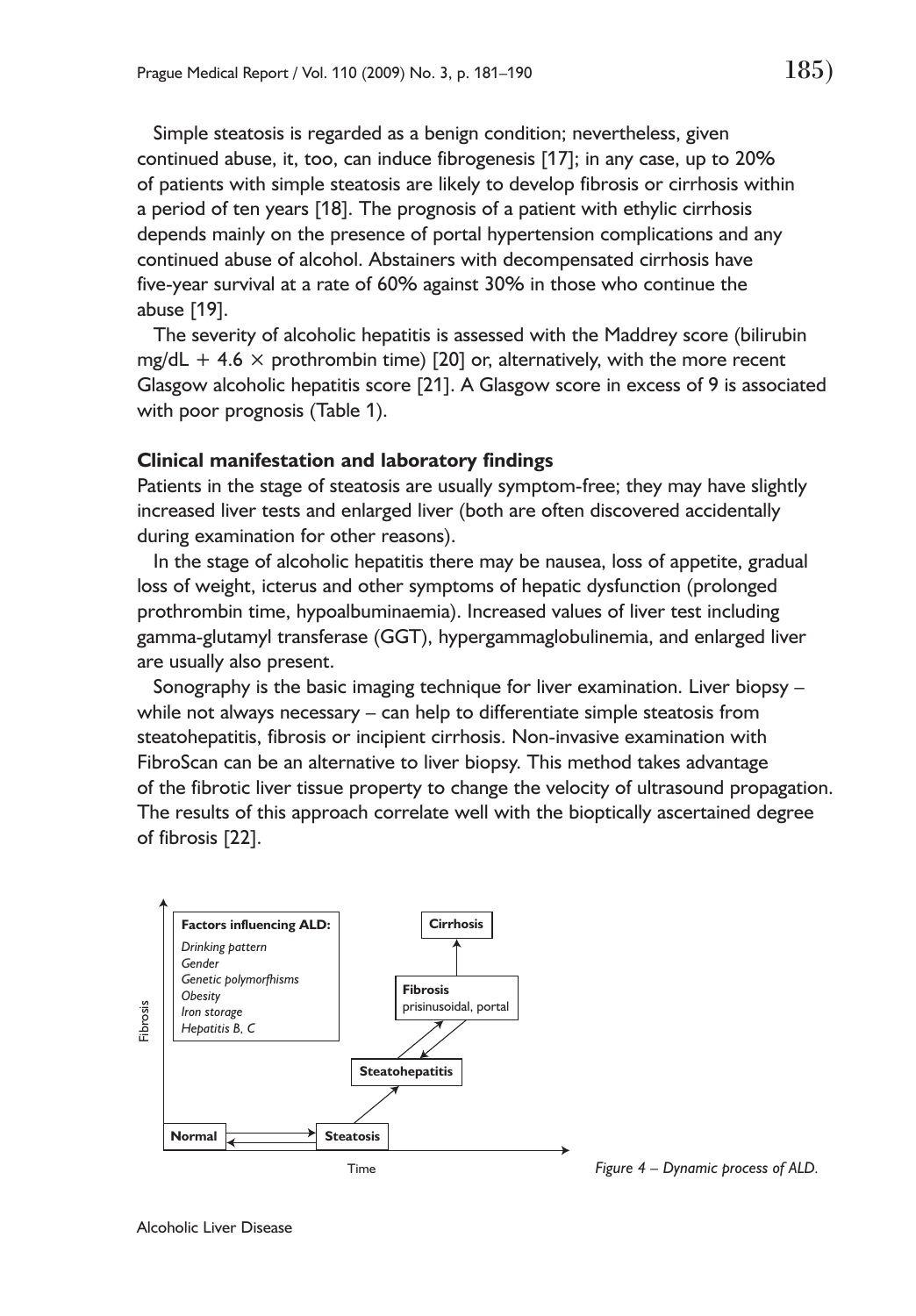As for the clinical picture, the state of alcoholic liver cirrhosis shows no difference from cirrhoses of other aetiology [23].

## **Assessment of active abuse of alcohol**

Assessment of continued alcohol abuse in patients with alcoholic liver disease is essential for their treatment as well as for their prognosis. Those with alcoholic cirrhosis of the liver also make up a significant part of patients indicated for liver transplant operation (30–50%), bearing in mind that abstinence is an essential condition for considering liver transplantation.

Continued alcohol abuse is evaluated on the basis of clinical history, psychological examination and laboratory testing. As for laboratory tests, continued abuse can be read from higher GGT values, increased AST/ALT ratio or a greater volume of read blood cells (MCV). In advanced cases of liver cirrhosis, however, the values of hepatic enzymes fall short of sufficient sensitivity or specificity levels. More information about the actual abuse of alcohol can be derived from carboxy-deficient transferrin estimation (%CDT). With the CDT value greater than 2.8%, the sensitivity and specificity of this method for active alcohol abuse rating is 79% and 92% resp. [24].

## **Treatment**

Absolute abstinence is essential to any treatment for alcoholic liver disease. Even major changes including cirrhotic restructuring may show partial regression if total abstinence is observed. Portal hypertension abatement and even regression of oesophageal varices have been reported in abstainers. This, however, appears to have resulted from the abatement of inflammatory changes and steatosis rather than from regressing fibrosis or cirrhosis. Sustained abstinence markedly improves the patient's prognosis in any phase of the liver disease [25], prevents the progression of the disease and fibrosis and, probably, also the development of hepatocellular carcinoma [26].

Medicines have but a supportive and rather dubious relevance there. Treatment with silymarin, essential phospholipids or vitamin preparations used to be very popular in the past. However, there are no conclusive data to prove the efficacy

| Parameter/score         |        |           |      |
|-------------------------|--------|-----------|------|
| Age                     | $50$   | $\geq 50$ |      |
| Leucocytes (109/l)      | $<$ 15 | $\geq$ 15 |      |
| Urea (mmol/l)           | $<$ 5  | $\geq$ 5  |      |
| <b>INR</b>              | < 1.5  | $1.5 - 2$ | >2   |
| Bilirubin $(\mu$ mol/l) | < 125  | 125-250   | >250 |

|  |  |  | Table 1 - Glasgow alcoholic hepatitis score |  |  |
|--|--|--|---------------------------------------------|--|--|
|--|--|--|---------------------------------------------|--|--|

INR – International normalized ratio.

The score is to be added to each parameter, the sum total being between 5 and 12 points. The value of 9 and higher implies poor prognosis.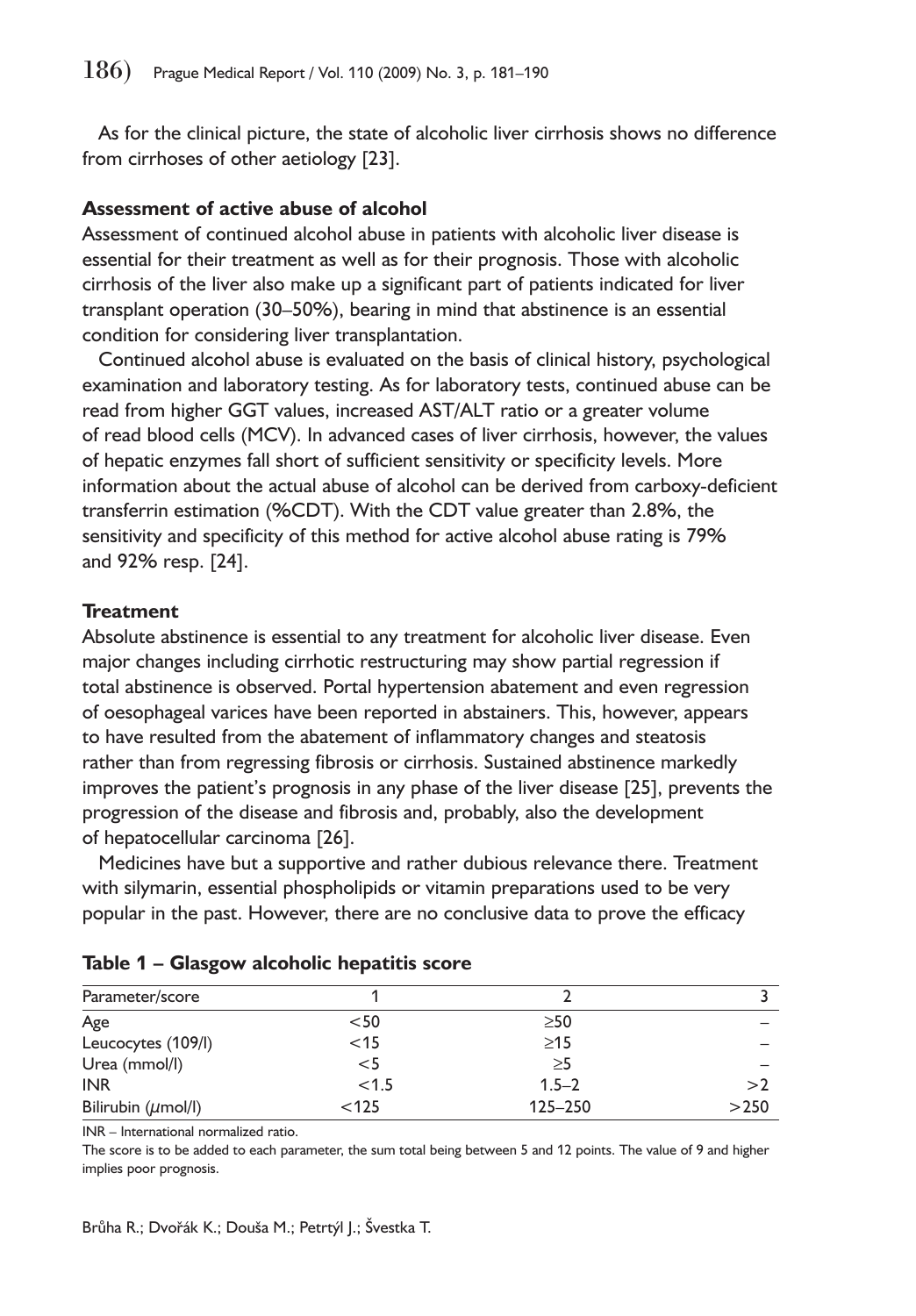of those medicaments for longer survival time or improved clinical conditions so that these are mostly cases of rather costly placebo [27]. Nor have all sorts of antioxidants been found efficacious. In contrast, dietary readjustment in the sense of sufficient energy intake and good supply of proteins is of value because malnutrition is a very poor prognostic factor. What is known as "liver diet" with its increased supply of saccharides at the expense of proteins and fats has no substantiation.

Severe alcoholic hepatitis could be treated with corticoids in patients with hepatic encephalopathy, Maddrey score >32 or Glasgow score >9 [28, 29]. The Glasgow score is very simple to evaluate and also its prognostic value is greater than that of any other classification (Figure 5). The corticoid dose in that case is 40 mg prednisolone per day. Many studies with diverse conclusions have been published on the subject of enteral nutrition and its effect on alcoholic hepatitis; indeed, comparisons with corticoid therapy showed a lower annual mortality in a group of patients treated with enteral nutrition [30]. Nevertheless, the prognosis of patients with severe alcoholic hepatitis is still poor.

Biological treatment with anti-TNF- $\alpha$  fell short of expectations so that it can be no longer recommended for the management of alcoholic hepatitis [31, 32]. In contrast, another drug with anti-TNF- $\alpha$  activity – pentoxyphyllin – was found to have a favourable effect in the treatment of patients with severe alcoholic hepatitis and with the hepatorenal syndrome [33]. But this observation should be confirmed at a larger patient population.



*Figure 5 – Kaplan-Meier survival analysis relative to the modified Maddrey discriminant function (mDF) (A) and the Glasgow alcoholic hepatitis score (GAHS) (B). The Glasgow score was developed on 241 patients and validated on 195 separate patients. From: Forrest E. H., Evans C. D., Stewart S., Phillips M., Oo Y. H., McAvoy N. C., Fisher N. C., Singhal S., Brind A., Haydon G., O'Grady J., Day C. P., Hayes P. C., Murray L. S., Morris A. J.: Analysis of factors predictive of mortality in alcoholic hepatitis and derivation and validation of the Glasgow alcoholic hepatitis score. Gut 54: 1174–1179, 2005.*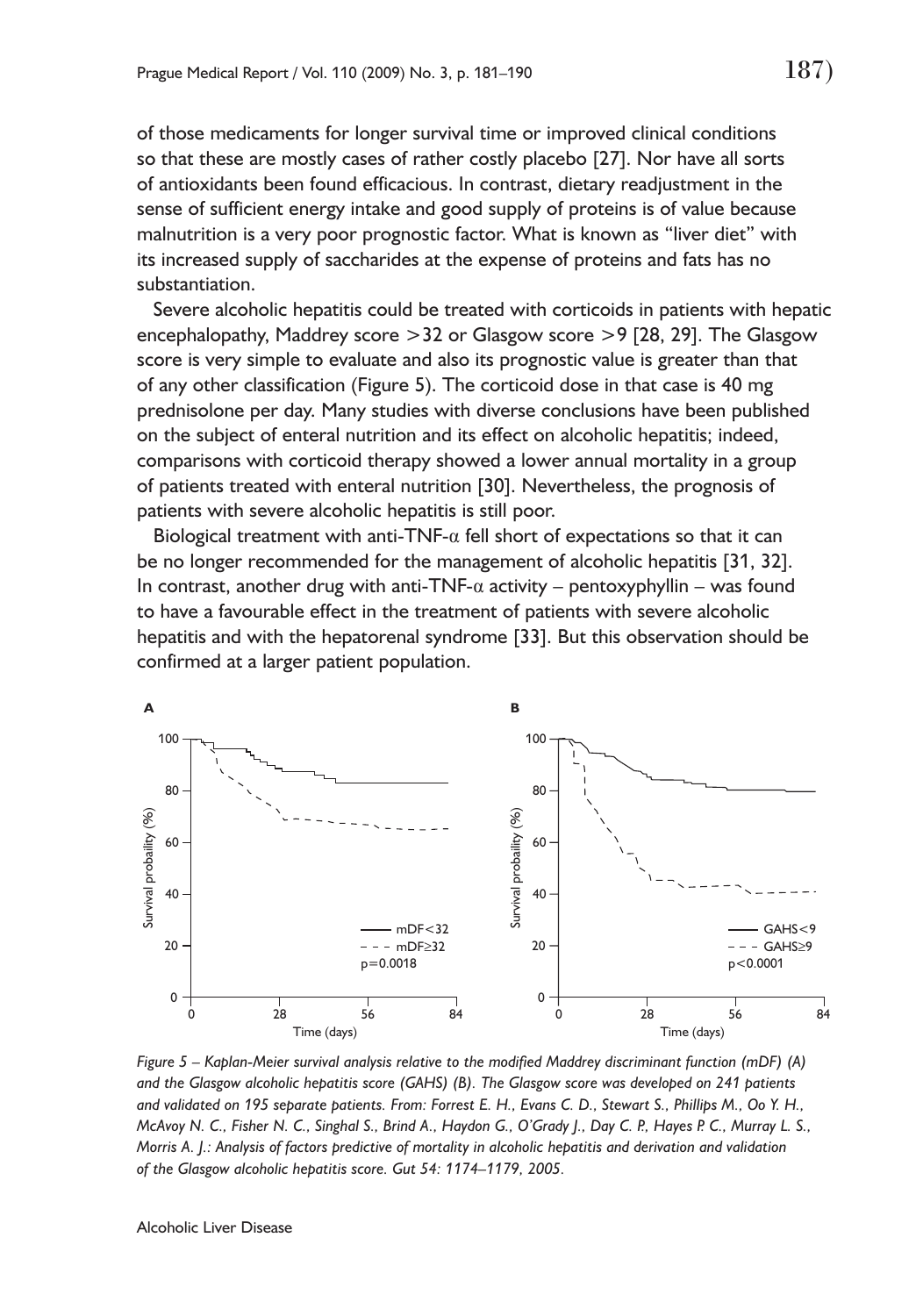Cirrhosis as such is treated in the same way as cirrhosis of other aetiology; in particular, with adequate nutrition, bone disease prevention, and prevention or treatment of the complications of liver cirrhosis (e.g., bleeding from oesophageal varices, ascites, spontaneous bacterial peritonitis, hepatic encephalopathy). Quite a few medicinal products were tested for the treatment of alcoholic cirrhosis: antiphlogistics (propylthiuracil [34], colchicine [35]), antioxidants (silymarin [36, 37]) and also phosphatidylcholine [38]. However, none of these was found to have a favourable effect on survival time, and none are recommended in this particular indication any longer.

Patients with advanced cirrhosis can be considered for liver transplantation provided they are total abstainers. In such cases, a five-year post-transplantation survival can reach anything up to 85% [39].

# **Conclusion**

- Long-term intake of more than 30 g of absolute alcohol per day will increase the risk of alcoholic liver disease; liver damage is nearly certain in long-term consumption in excess of 80 g absolute alcohol/day.
- Liver damage may take the form of steatosis, steatohepatitis, fibrosis or cirrhosis of the liver. Steatosis is fully reversible, which does not apply to the other conditions, and cirrhosis is associated with a markedly shortened life expectancy.
- Typical laboratory test results in alcoholic liver disease include: increased GGT, AST/ALT ratio greater than 2, increased MCV. Sonography will reveal enlarged liver and signs of steatosis.
- Absolute abstinence is an essential therapeutic precaution; no hepatoprotective will improve the course of the disease. Likewise, there is no medicine that would demonstrably "protect" against the effects of alcohol.
- The clinical course of severe alcoholic hepatitis can be controlled with corticoids and enteral nutrition, but the prognosis is still poor.
- Patients with advanced cirrhosis should be considered for liver transplantation provided they are verifiable abstainers.

# **References**

- 1. SHERLOCK S., DOOLEY J.: Nemoci jater a žlučových cest (Disease of the liver and biliary system). Czech edition, Nadační fond ČHS, Hradec Králové, 2004.
- 2. BOSETTI C., LEVI F., LUCCHINI F., ZATONSKI W. A., NEGRI E., LA VECCHIA C.: Worldwide mortality from cirrhosis: An update to 2002. *J. Hepatol.* 46: 827–839, 2007.
- 3. CABALLERIA J.: Epidemiological aspects of alcoholic liver disease. In: Textbook of hepatology. Rodes J. (eds), Blackwell Publishing, London, 2007.
- 4. BELLENTANI S., SACCOCCIO G., COSTA G., TIRIBELLI C., MANENTI F., SODDE M., SAVERIA GROCE L., SASSO F., POZZATO G., CRISTIANINI G., BRANDI G.: Drinking habits as cofactors of risk for alcohol induced liver damage. The Dionysos Study Group. *Gut 41*: 845–850, 1997.
- 5. MARUGAME T., YAMAMOTO S., YOSHIMI I., SOBUE T., INOUE M., TSUGANE S., JAPAN PUBLIC HEALTH CENTER-BASED PROSPECTIVE STUDY GROUP: Patterns of alcohol drinking and all-cause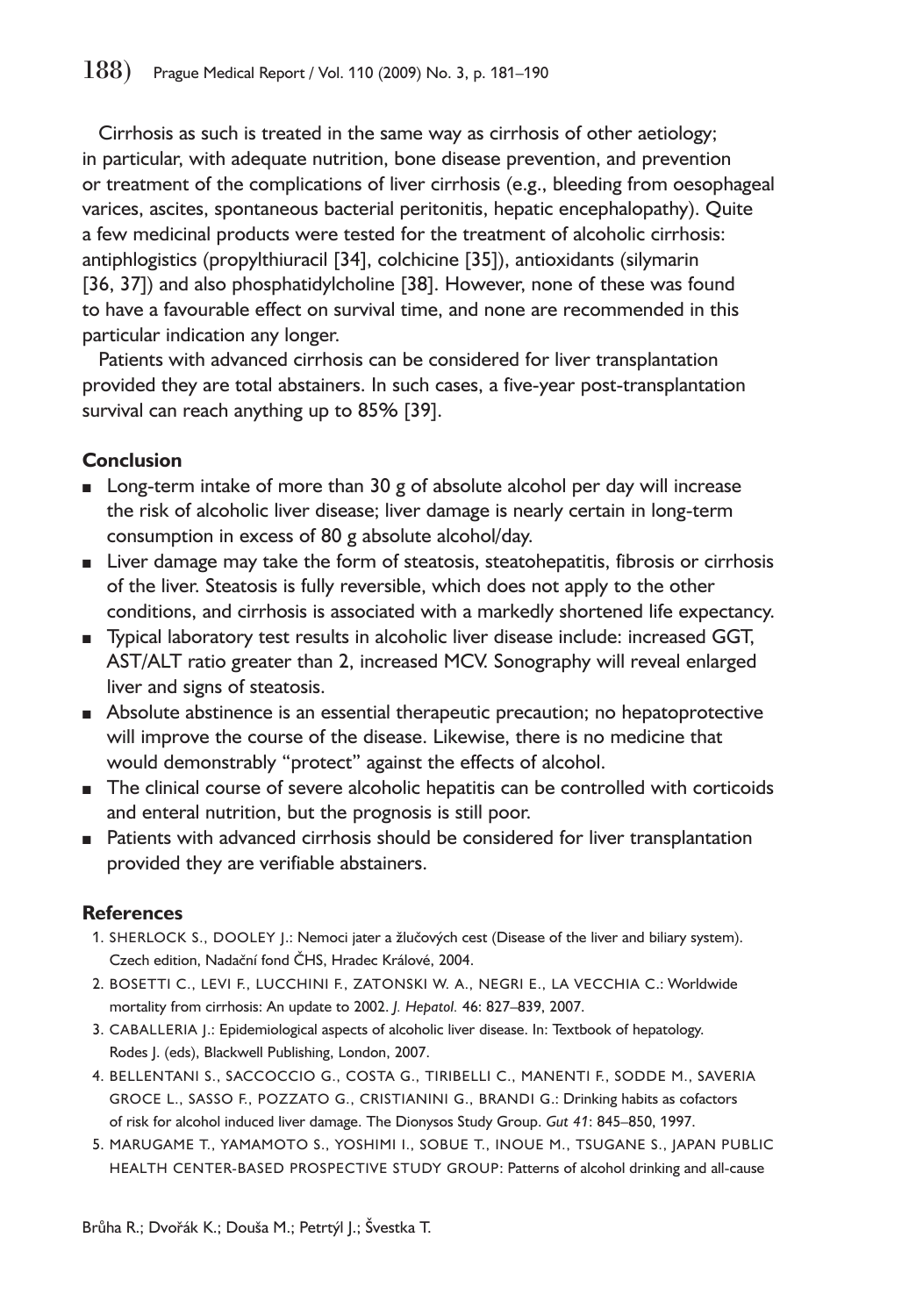mortality: results from a large-scale population-based cohort study in Japan. *Am. J. Epidemiol.* 165: 1039–1046, 2007.

- 6. BHATTACHARYA R., SHUHART M. C.: Hepatitis C and alcohol. Interactions, outcomes and implications. *J. Clin. Gastroenterol*. 36: 242–252, 2003.
- 7. NAVEAU S., GIRAUD V., BOROTTO E., AUBERT A., CAPRON F., CHAPUT J. C.: Excess weight risk factor for alcoholic liver disease. *Hepatology* 25: 108–111, 1997.
- 8. WILFRED DE ALWIS N. M., DAY C. P.: Genetics of alcoholic liver disease and nonalcoholic fatty liver disease. *Semin. Liver Dis*. 27: 44–54, 2007.
- 9. ARTEEL G., MARSANO L., MENDEZ C., BENTLEY F., MCCLAIN C. J.: Advances in alcoholic liver disease. *Best Pract. Res. Clin. Gastroenterol.* 17: 625–647, 2003.
- 10. EDENBERG H. J., DICK D. M., XUEI X., TIAN H., ALMASY L., BAUER L. O., CROWE R. R., GOATE A., HESSELBROCK V., JONES K., KWON J., LI T. K., NURNBERGER J. I. JR., O'CONNOR S. J., REICH T., RICE J., SCHUCKIT M. A., PORJESZ B., FOROUD T., BEGLEITER H.: Variations in GABRA2, encoding the alpha 2 subunit of the GABA(A) receptor, are associated with alcohol dependence and with brain oscillations. *Am. J. Hum. Genet.* 74: 705–714, 2004.
- 11. FREZZA M., DI PADOVA C., POZZATO G., TERPIN M., BARAONA E., LIEBER C. S.: High blood alcohol levels in women: The role of decreased gastric alcohol dehydrogenase activity and first-pass metabolism. *N. Engl. J. Med*. 322: 95–99, 1990.
- 12. TSUKAMOTO H.: Conceptual importance of identifying alcoholic liver disease as a lifestyle disease. *J. Gastroenterol*. 42: 603–609, 2007.
- 13. TILG H., DAY C. P.: Management strategies in alcoholic liver disease. *Nat. Clin. Pract. Gastroenterol. Hepatol*. 4: 24–34, 2007.
- 14. DONOHUE T. M. JR.: Alcohol-induced steatosis in liver cells. *World J. Gastroenterol*. 13: 4974–4978, 2007.
- 15. SONG Z., ZHOU Z., DEACIUC I., CHEN T., MCCLAIN C. J.: Inhibition of adiponectin production by homocysteine: a potential mechanism for alcoholic liver disease. *Hepatology* 47: 867–879, 2008.
- 16. BARRIO E., TOME S., RODRIGUEZ I., GUDE F., SANCHEZ-LEIRA J., PEREZ-BECERRA E., GONZALES-QUINTELA A.: Liver disease in heavy drinkers with and without alcohol withdrawal syndrome. *Alcohol. Clin. Exp. Res*. 28: 131–136, 2004.
- 17. REEVES H. L., BURT A. D., WOOD S., DAY C. P.: Hepatic stellate cell activation occurs in the absence of hepatitis in alcoholic liver disease and correlates with the severity of steatosis. *J. Hepatol*. 25: 677–683, 1996.
- 18. TELI M. R., DAY C. P., BURT A. D., BENNETT M. K., JAMES O. F.: Determinants of progression to cirrhosis or fibrosis in pure alcoholic fatty liver. *Lancet* 346: 987–990, 1995.
- 19. DIEHL A. M.: Liver disease in alcohol abusers: clinical perspective. *Alcohol* 27: 7–11, 2002.
- 20. MADDREY W. C., BOITNOTT J. K., BEDINE M. S., WEBER F. L. JR., MEZEY E., WHITE R. I. JR.: Corticosteroid therapy of alcoholic hepatitis. *Gastroenterology* 75: 193–199, 1978.
- 21. FORREST E. H., EVANS C. D., STEWART S., PHILLIPS M., OO Y. H., MCAVOY N. C., FISHER N. C., SINGHAL S., BRIND A., HAYDON G., O'GRADY J., DAY C. P., HAYES P. C., MURRAY L. S., MORRIS A. J.: Analysis of factors predictive of mortality in alcoholic hepatitis and derivation and validation of the Glasgow alcoholic hepatitis score. *Gut 54*: 1174–1179, 2005.
- 22. YESHUA H., OREN R.: Non invasive assessment of liver fibrosis. *Ann. Transplant*. 13: 5–11, 2008.
- 23. BRŮHA R., PETRTÝL J.: Liver cirrhosis. *Trendy v medicíně* 4: 53–59, 2002.
- 24. DOUSA M., ZIMA T., BRUHA R., SVESTKA T., Petrtyl J.: Sensitivity and specificity of CDT in the evaluation of alcohol abuse in cirrhotic patients. *Gut 55* (Suppl. V): A 307, 2006.
- 25. POWEL W. J. JR., KLATSKIN G.: Duration of survival in patients with Laennec's cirrhosis. Influence of alcohol withdrawal, and possible effects of recent changes in general management of the disease. *Am. J. Med*. 44: 406–420, 1968.

Alcoholic Liver Disease